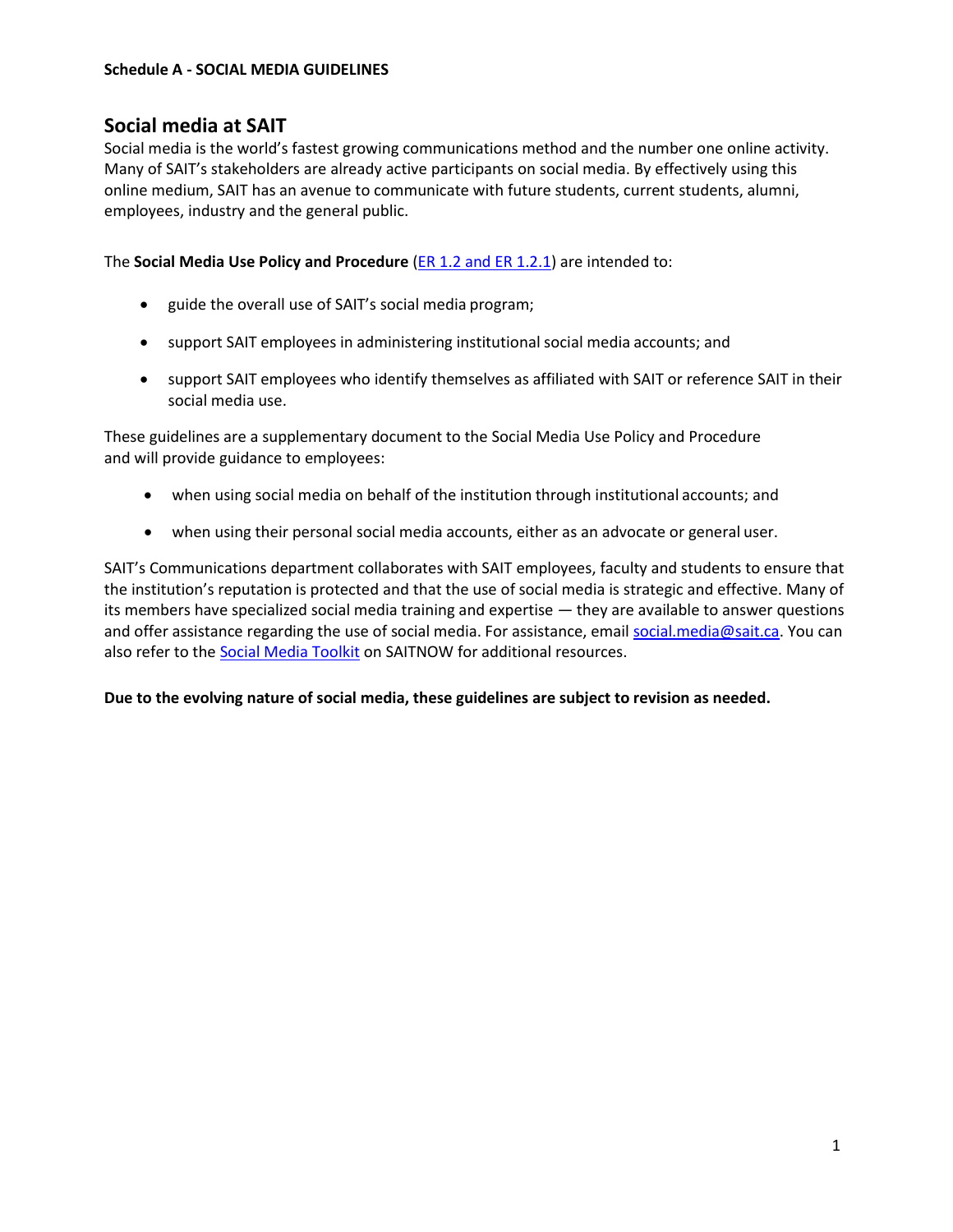### **Applicable policies and procedures**

In addition to the Social Media Use policy  $(ER. 1.2)$ , below are some policies to keep in mind when communicating about or on behalf of SAIT.

**Be professional** [\(SAIT Code of Ethics](http://www.sait.ca/about-sait/who-we-are/publications) — FIRST and Wrongdoing Disclosure [HR.4.12.1](https://www.sait.ca/about-sait/administration/policies-and-procedures/employee-services) procedure). The guidelines set out for employee conduct applies to you in the online world of social media.

**Think before you post** (Respectful Workplace and Learning Environmen[t HR.4.10.1\)](https://www.sait.ca/about-sait/administration/policies-and-procedures/employee-services). Do not post material that is harassing, bullying, disrespectful, obscene, defamatory, libelous, threatening, hateful or embarrassing to any person or entity.

**Comply with the FOIP Act** (Compliance with the Freedom of Information and Protection of Privacy Act (FOIP) Polic[y AD.1.1.](http://www.sait.ca/about-sait/administration/policies-and-procedures/administration)) The confidentiality of our employee and student information is paramount.

**Respect copyrights** [\(AC.2.12.1](https://www.sait.ca/about-sait/administration/policies-and-procedures/academic-student) Copyright of External Materials procedure). Do not post any images or other content unless you are sure it is in the public domain or that the owner has authorized the use (this includes SAIT logos.)

**Respect privacy and usage policies** [\(AD.2.15.1](https://www.sait.ca/about-sait/administration/policies-and-procedures/administration) Acceptable Use of Computing and Information and Technology Resources procedure) Communications inside SAIT, including emails among employees, are proprietary to SAIT. Sharing internal communications outside SAIT may result in disciplinary action, up to and including termination of employment.

**Be familiar with the Critical Incidents Procedure** (Critical Incidents Communication Procedure [ER.1.1.5.](http://www.sait.ca/about-sait/administration/policies-and-procedures/external-relations)) In the event of an emergency, the Communications department will manage all external communications — including social media messages — for the duration of the crisis.

**Understand and follow the Terms of Service.** It is the responsibility of all SAIT social media administrators to understand and follow the Terms of Service established by the social media platform. Be aware of the most current version of the terms because they may change at any time.

**If you are uncertain about whether to post something, please email [social.media@sait.ca](mailto:social.media@sait.ca)**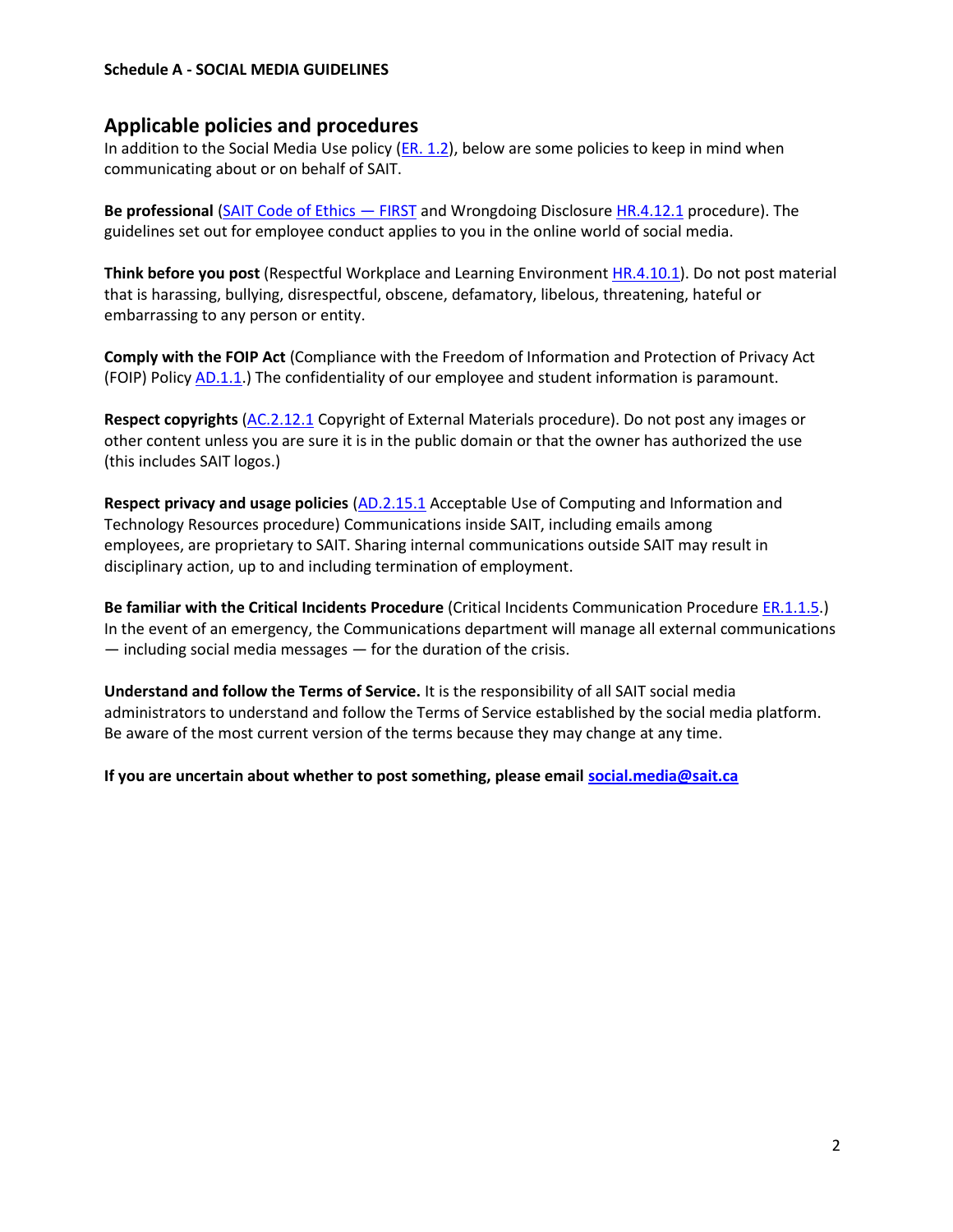# **Definitions**

**Institutional accounts** are social media accounts that are authorized and dedicated to SAIT, a school, a department or program. For example, Green Building Technologies on Twitter.

**Personal account** is a social media account that a SAIT employee creates, moderates or administers.

**Posting** on social media is initiating a new conversation or introducing new content.

**Commenting** on social media is responding to or commenting on another user's content.

**Sharing** on social media is distributing another user's content via your own account.

**Primary administrator** is the person who holds the social media account credentials and has full administrative access to the account.

**Employee advocates** use their personal social media platforms to help share SAIT's story. They also have access to EveryoneSocial and understand the important role they play in helping tell SAIT's story.

**Media and influencers refer** to social media accounts representing news organizations (i.e., Global News, CBC, Avenue Magazine, etc.), as well as professional journalists and citizen reporters who have become thought leaders. An influencer can also be someone with established credibility in a specific industry.

**Crises or emergencies** are incidents on or off campus, or online that put student, employee and visitor safety at risk or threaten to damage SAIT's reputation (this includes compromised account security).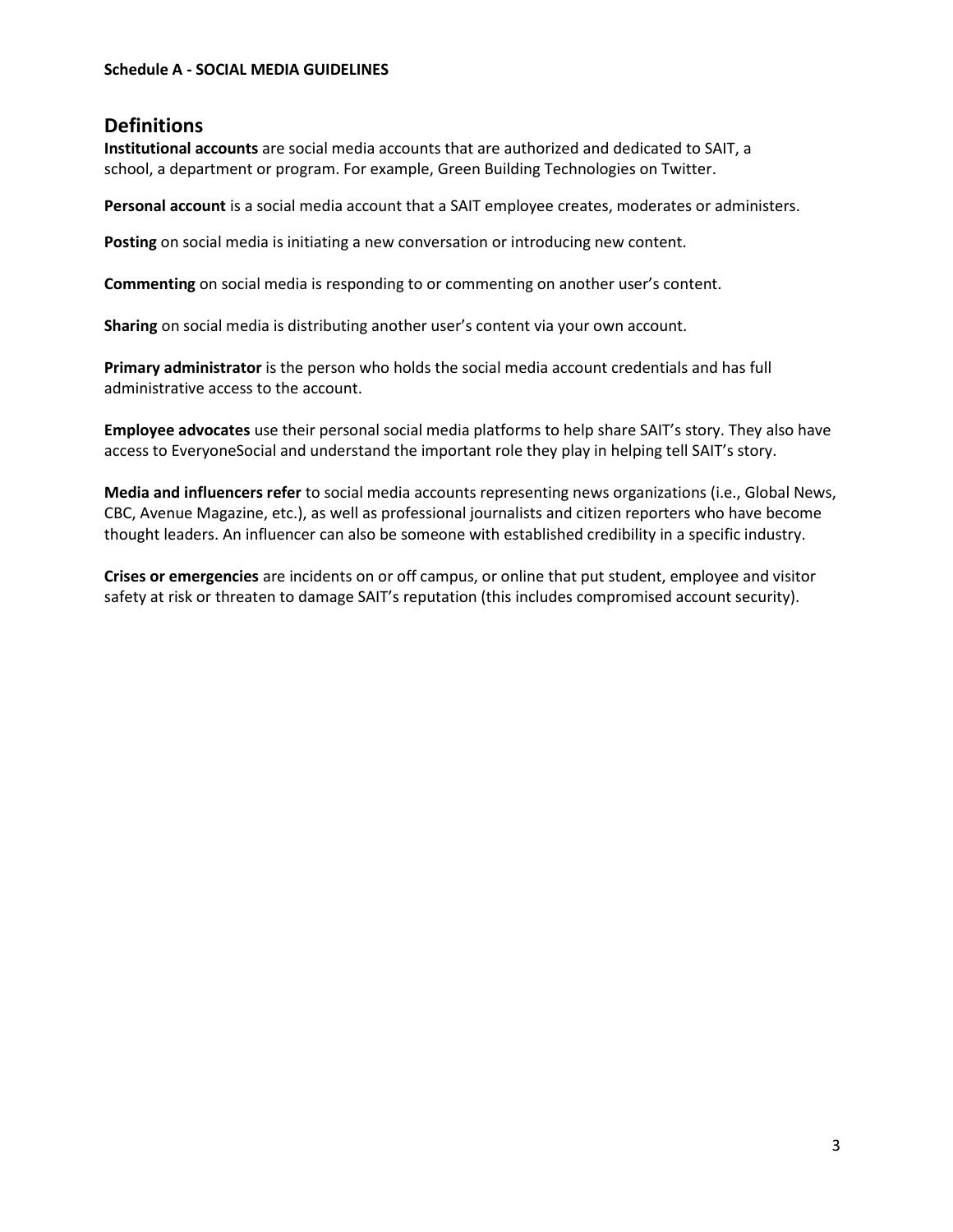# **Requesting or administering an institutional account**

SAIT has several institutional accounts designed for various audiences, including current students, future students, alumni, industry partners and members of the public. Browse the [Social Media Directory](http://www.sait.ca/about-sait/campus/contact-us/social/social-media-directory) to see if there's an existing SAIT profile or program that could meet your needs.

### **Account request checklist**

1. SAIT's Social Media Use Policy and Procedure requires all SAIT employees to submit [a social media](http://www.saitnow.ca/comm-advert-tools-res-cat-list/1054-social-media-request-form.html) [request form](http://www.saitnow.ca/comm-advert-tools-res-cat-list/1054-social-media-request-form.html) and obtain approval before opening an institutional account. The form can be found on SAITNOW Tools & Resources, Communications/Marketing Tools & Templates[, Social Media Toolkit.](http://www.saitnow.ca/social-media-guidelines.html) The request must have department/school dean/director approval and have a strategic business reason for the request.

It is recommended that areas think about account creations during the business planning cycle and submit requests on an annual basis for long-term accounts.

Accounts needed for a more immediate or short-term objective can be submitted as they develop.

For any account request, we recommend the requesting area meet with the Communications department to discuss objectives — the Communications department will offer recommendations to strengthen your request or offer alternatives to having an account, if that is a more prudent course of action to consider.

### **After the request is submitted, the Communications Director and Associate Director will offer final approval to proceed through the checklist.**

2. If the person or department requesting the account is currently working with Marketing on paid digital campaigns, Marketing will be made aware of the request — this is an opportunity for Marketing to connect with the client to identify client gaps and opportunities.

3. The future admin of the account and members in the department must actively participate in employee advocacy and EveryoneSocial (logs in and posts weekly for a minimum six weeks). Given the significant resources invested by SAIT in the employee advocacy program and the impact people vs. a brand can have on social, this is always our starting point. This also helps the department start thinking about content.

4. After successfully meeting the six weeks on EveryoneSocial, the person or department:

a. understands the importance and impact of employee advocacy

b. knows Communications will recommend the appropriate channel based on objectives — some channels, including LinkedIn and TikTok, may not be available for use across campus

c. delivers example posts and a three-month content calendar — the posts must be original and cannot duplicate posts, campaigns or subject matter from Marketing and Communications

d. has identified a trained back-up

e. agrees to meet with Communications quarterly to review analytics and ROI

f. commits to posting original content once per week and daily monitoring — post must be original and exclusive to the channel and area

- g. understands if the requirements are not consistently met, the account could be closed
- h. recognizes if something posted by the channel puts SAIT's reputation at risk, it will be escalated by Communications and the department operating the account will be responsible.

The Communications department requires access to all institutional accounts and may access the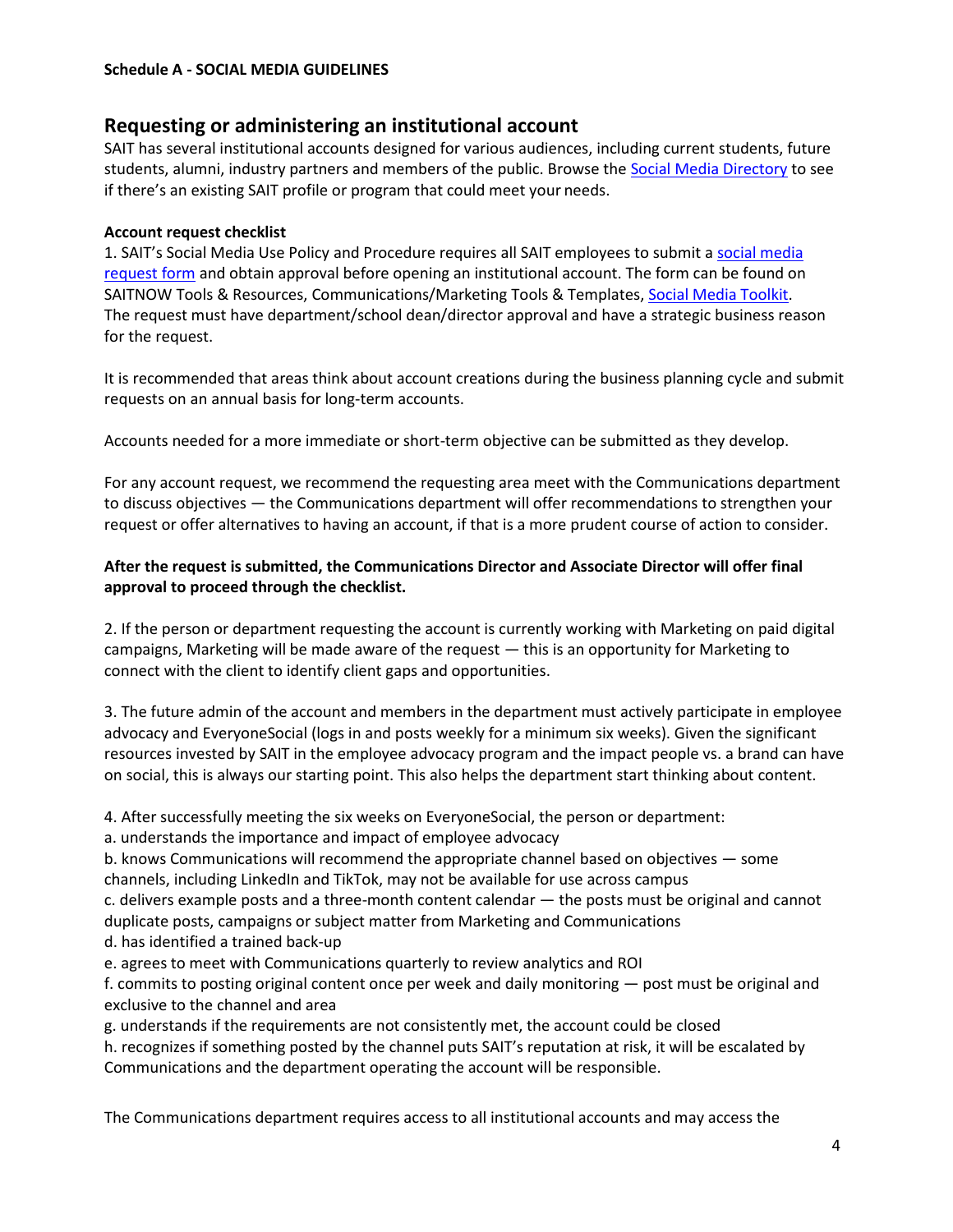account or limit access to the account for any reason, including but not limited to the case of an emergency, security breach or employee departure.

Media outlets and online reporters, in addition to influencers, asking questions about SAIT via social media channels should be treated the same as any other journalist requesting information from SAIT. Before responding to a question or request from media, contact the Communications department or call 403.284.8473.

**If you're currently administering an institutional account, please refer to the Appendix for additional resources and guidelines.**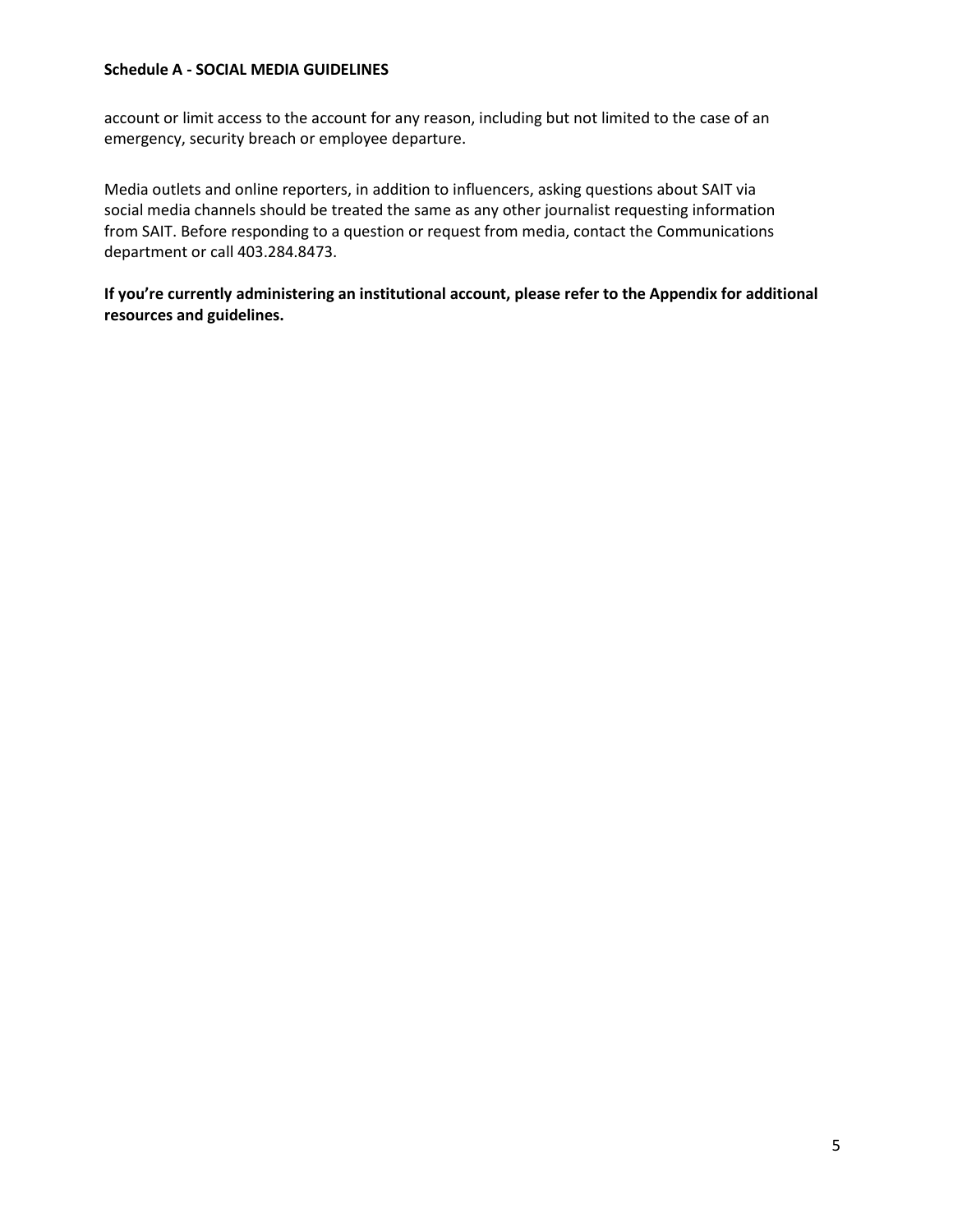### **Things to know**

SAIT does not regularly monitor personal employee accounts but will address issues that violate SAIT policy or the social media guidelines.

**Think before you post.** Will it be acceptable if my supervisors or students see this? Remember, no posting on social media is truly private.

**Be mindful and manage your association with SAIT.** Online social networks blur the line between your professional and private life. If you answer a question about SAIT, identify yourself as an employee so that the person knows that the information comes from a knowledgeable source. Also, if you are not confident of your answer, pass it on to Communications.

**Be safe.** Never share personal information or documents such as your home address or employee ID number. Keep your accounts secure by ensuring your passwords are strong and regularly revised. For more information on online safety, visit th[e Calgary Police Services website.](http://www.calgary.ca/cps/Pages/Community-programs-and-resources/Crime-prevention/Online-safety.aspx)

**Consider using a disclaimer.** If you identify yourself as a SAIT employee in your profile, such as: "these are my personal opinions, and do not represent the views of SAIT." Although good practice, this does not exempt you from being held accountable for what you post.

**Take the high road.** Even if you do not agree, show respect for others' opinions.

**Remember, work comes first.** Do not let social media get in the way of doing your job and what is expected of you.

**Enhance and protect the SAIT brand.** You are encouraged to help spread the word about SAIT. If you choose to do so, please use these guidelines to support your comments when representing SAIT and your role at SAIT.

**Maintain confidentiality.** Do not post confidential or proprietary information concerning SAIT.

**Protect personal information.** Do not disclose the identity or personal characteristics of individuals associated with SAIT (whether employees, faculty or students) unless you have their prior written consent.

Although SAIT does not monitor personal accounts, and we encourage employees to share SAIT news if employees do so in a manner that could jeopardize SAIT's reputation, employees could face disciplinary action, up to and including termination.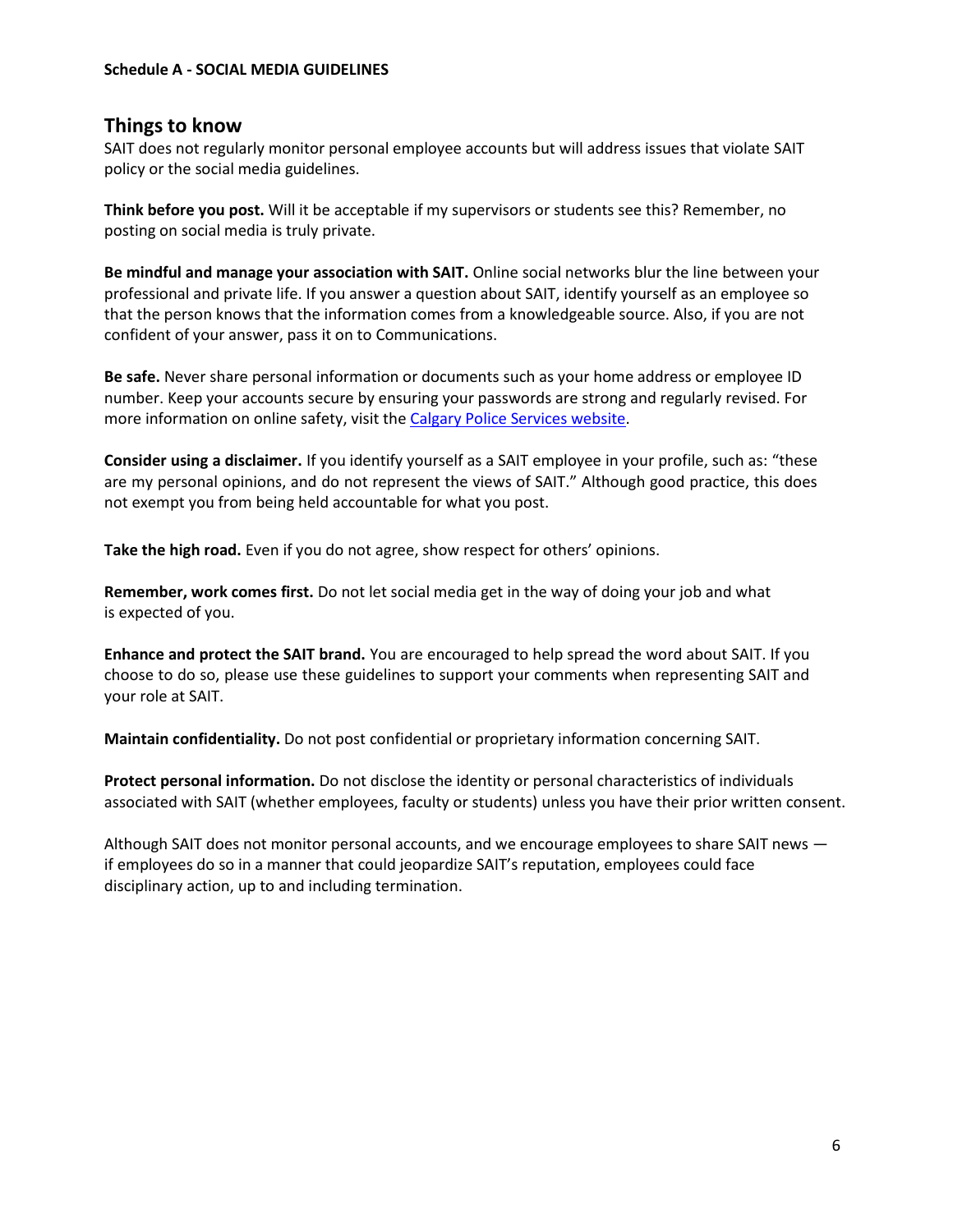### **Employee Advocate requirements**

We are proud to offer a formalized Employee Advocate program through EveryoneSocial. In addition to the recommendations above, employees using the platform must:

- log in and engage with the platform biweekly sharing and posting content connected to SAIT
- disclose where you work in your social media bio
- follow all applicable institutional policies
- give credit where credit is due because something is online does not mean it is permittable to copy it
- use #HereAtSAIT when applicable.

Employees with access to EveryoneSocial who do not follow the requirements risk losing their seat in the program.

**If you're interested in learning more about this program, please email [social.media@sait.ca](mailto:social.media@sait.ca).**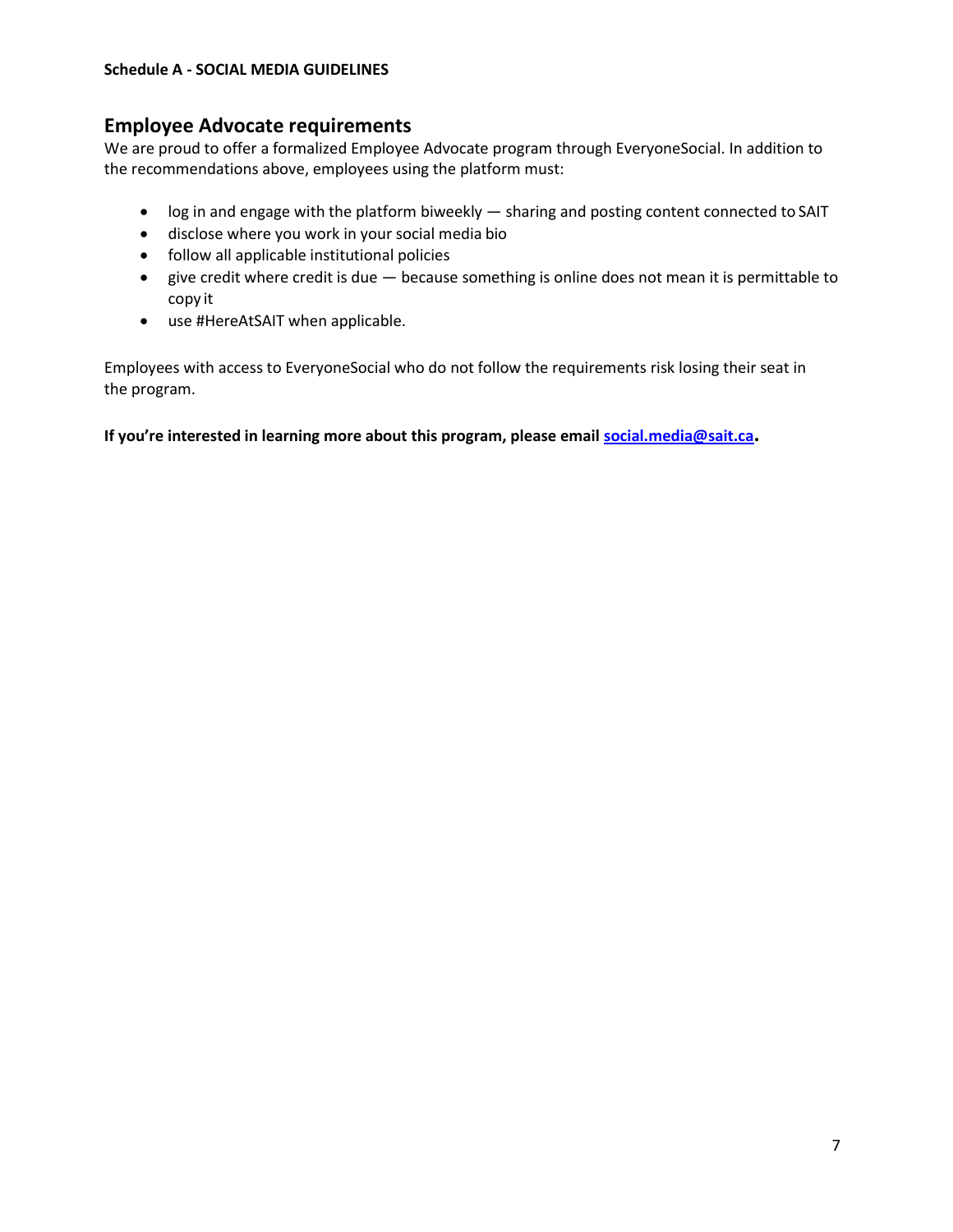# **Appendix**

# **Operational standards for institutional accounts**

# **Branding SAIT accounts**

All **institutional** SAIT social media accounts must clearly identify themselves as an authorized communication channel of SAIT. Include "SAIT" in the account name — for example, @SAIT School of XXXX — and mention @SAIT in the biography or description. When using SAIT hashtags, use #HereAtSAIT as the primary hashtag — put multi-word hashtags in Camel Case for accessibility (DigitalAlberta, #NewEconomy, #SAITFaces).

Ensure all profile fields are completed, including addresses, contact information, descriptions and categories. Where possible, link to your official department or school web page. Review your profile information quarterly at minimum to ensure there is no outdated or missing information.

Read th[e Brand Standards Guide](http://www.saitnow.ca/brand-standards-guide.html) on SAITNOW for more information.

**Profile photos and avatars** for official SAIT accounts are provided by the Communications department after your official account request form is approved. With the exception of the School for Advanced Digital Technology, institutional social media accounts use the full colour logo and official SAIT accounts use the white logo on a red background (pictured).



All photographs used in official account **cover photos** must be taken by a SAIT employee or SAIT must own licensing and/or reproduction rights. Otherwise, written permission must be obtained from the owner of the photograph.

Only the institutional accounts (@SAIT) may use the SAIT logo alone for a profile photo. This also applied to the SAIT pride logo.

# **Passwords and security**

In order to keep SAIT social profiles secure, primary administrators of institutional accounts shall follow these guidelines:

- Passwords must be at least eight characters and contain at least one number and/or special character.
- Profiles must use a SAIT email address.
- When you change your password, notify the Communications department immediately (this does not apply to Facebook pages).
- Enable login notifications, login verification or two-factor authentication on your profile.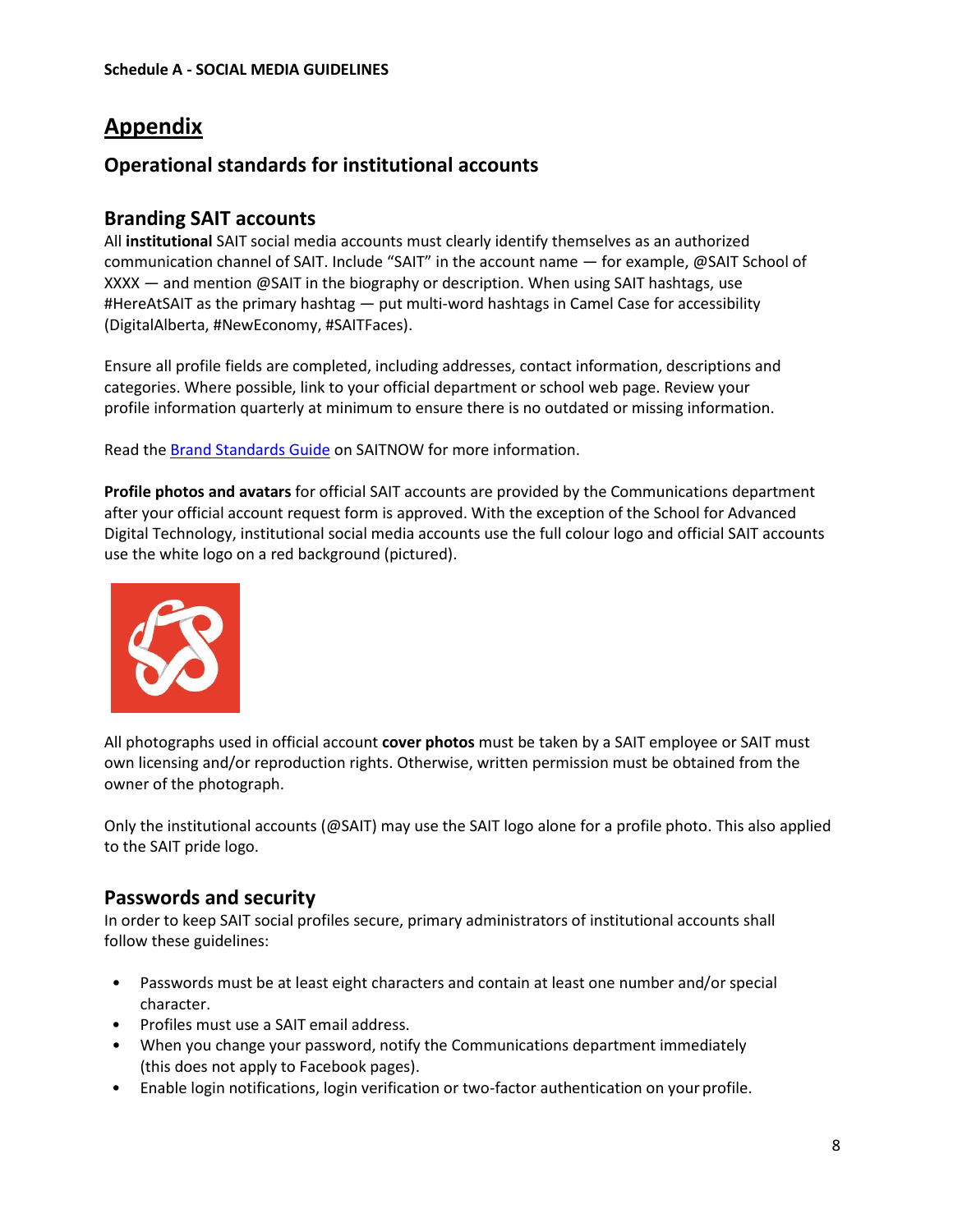### **Sharing photographs and videos**

Social media users are typically engaged most with visual posts, including photo galleries and video — however, before sharing, be aware of the following with respect to photography releases.

**Photographs and video taken by SAIT employees and contractors at SAIT** can be shared on social media, as long as they were taken in a public space — this includes SAIT events (e.g., Open House) and common areas on campus, such as sitting areas, walkways and food courts.

A photography release is required:

- for photographs intended for marketing purposes
- when taking photographs in a classroom, lab, shop or private event. A photography release is required from all identifiable individuals (exception possible when there is a prior agreement and all parties are aware they are being photographed)
- for all minors; and
- for all identifiable individuals in a photograph or video used in paid advertising for example a Facebook ad.

You can find a photography/video/testimonial consent and release form on **SAITNOW**.

#### **You cannot photograph a person who has a "reasonable expectation of privacy" without permission.**

This is someone who believes they are in a private location and no one is watching them, such as a person in a classroom or private office.

All photographs or videos taken by SAIT employees and contractors during working hours become the property of the institution.

Optimize your photographs for the platform they will be shared on. An up-to-date guide on social media image sizes can be found on [sproutsocial.com.](http://sproutsocial.com/insights/social-media-image-sizes-guide/)

**Sharing photographs and videos not taken by SAIT employees or contractors** is permittable, as long as there is a link to the original online source (another website or social media site) and/or you credit the photographer in your post. Before doing so, please contact the Communications department for more information about SAIT's User Generated Content Guidelines. Do not use a photograph or video you do not own and pass it off as your own intellectual property (this includes using other people's photographs as your profile picture or cover photo.)

## **Contests and promotions**

Contests and promotions can be an effective way to gain followers and increase engagement — as long as they follow the platform's Terms of Service.

Once you have confirmed that your contest aligns with your chosen platform's Terms of Service, official contest rules and regulations must be developed and made publicly accessible (hosted on sait.ca, a SAIT microsite or the applicable platform.) Contact SAIT's Contracts and Legislative Compliance Coordinator